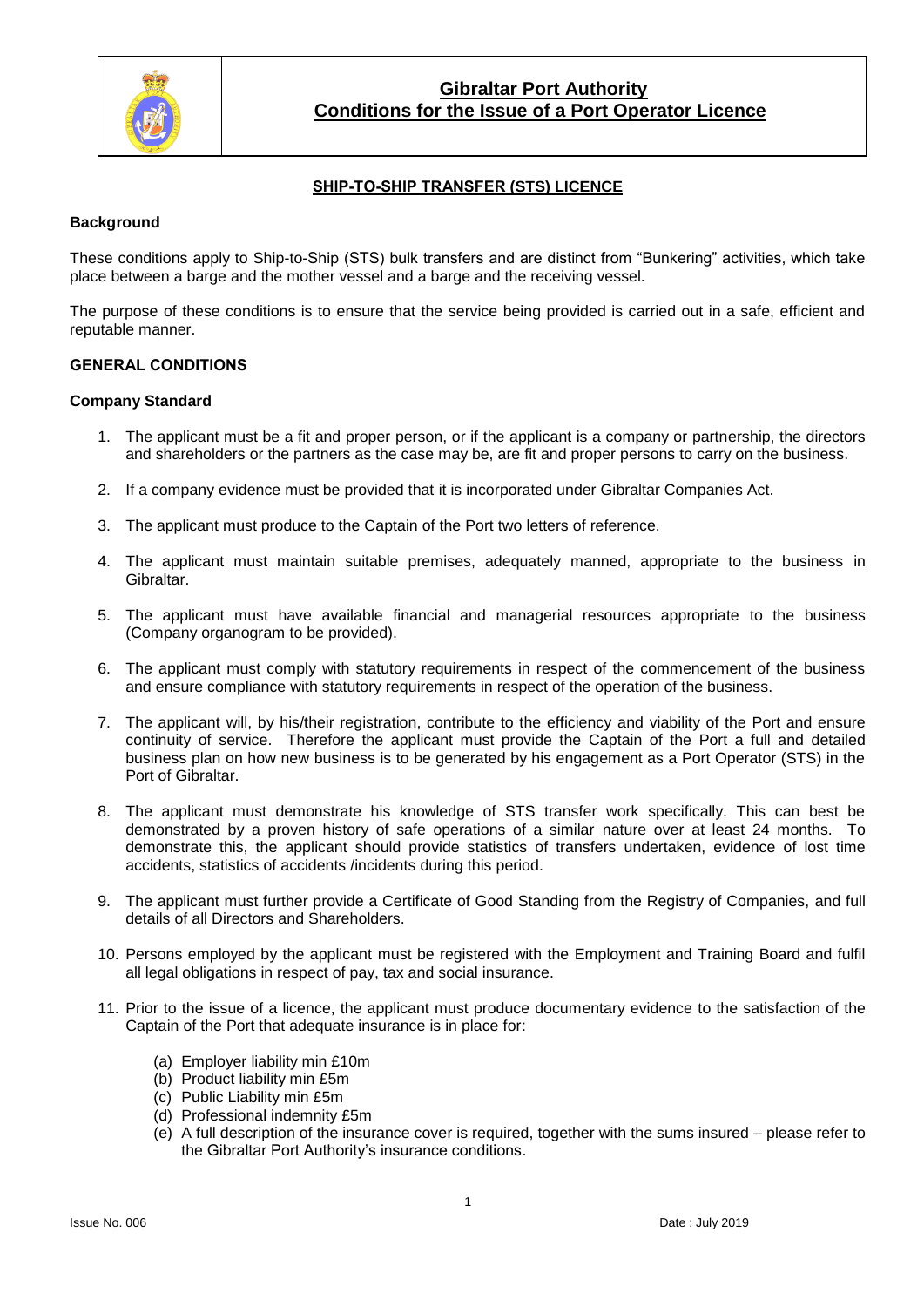

#### **Operational Standards**

- 1. The applicant must demonstrate that all operations are carried out, as a minimum to STS best practice guidelines (IMO's "Manual on Oil Pollution, Section 1 Prevention" as amended, and the ICS and OCIMF "Ship to Ship Transfer Guides"). These recommendations should be supplemented by a company specific Operations Manual which mandates compliance to these standards.
- 2. The Manual described above will be presented as a Site Specific manual taking into consideration the particular operating criteria applicable in the Port of Gibraltar.
- 3. The manual will contain a Risk Assessment specific to Gibraltar operations. A controlled copy of the manual will be made available for approval by Port of Gibraltar.

#### **Superintendents and Other Personnel**

- 1. All personnel engaged by the applicant in the operation and support of the STS will be familiar and experienced in their individual roles and able to demonstrate their competence and qualification for the same.
- 2. In particular it is imperative that the person in overall charge of the operation (STS Superintendent) should comply with the criteria set out at annex A

#### **Equipment**

- 1. The applicant must provide evidence that he/they have the necessary equipment required for an STS operation and also have suitable storage facilities for this equipment when not in use.
- 2. The applicant must demonstrate that they have a planned preventive maintenance programme. In addition, all equipment used in transfers is required to conform to ISO standards with valid certification produced on an annual basis :-
	- (a) Fendering equipment complies with ISO 17357
	- (b) Hose comply with relevant ISO standards for design and testing.
- 3. The applicant should also be able to demonstrate that sufficient resources are available to immediately replace any equipment damaged or lost in operation.
- 4. Appropriate prevention, retention and spill treatment equipment should be carried on all vessels engaged in the operation.

#### **Area of Operation**

- 1. The applicant will agree that all STS operations conducted in Gibraltar will be carried out in areas to be designated by the Port of Gibraltar within the Western Anchorage.
	- (a) The company will only conduct STS operations within British Gibraltar Territorial Waters at slots assigned by the Gibraltar Port Authority.
	- (b) All operations will be immediately suspended or terminated if so instructed by the Port of Gibraltar or if the limiting weather criteria stipulated by the Port are exceeded or if any unforeseen circumstances adversely impact the safe conduct of the operation.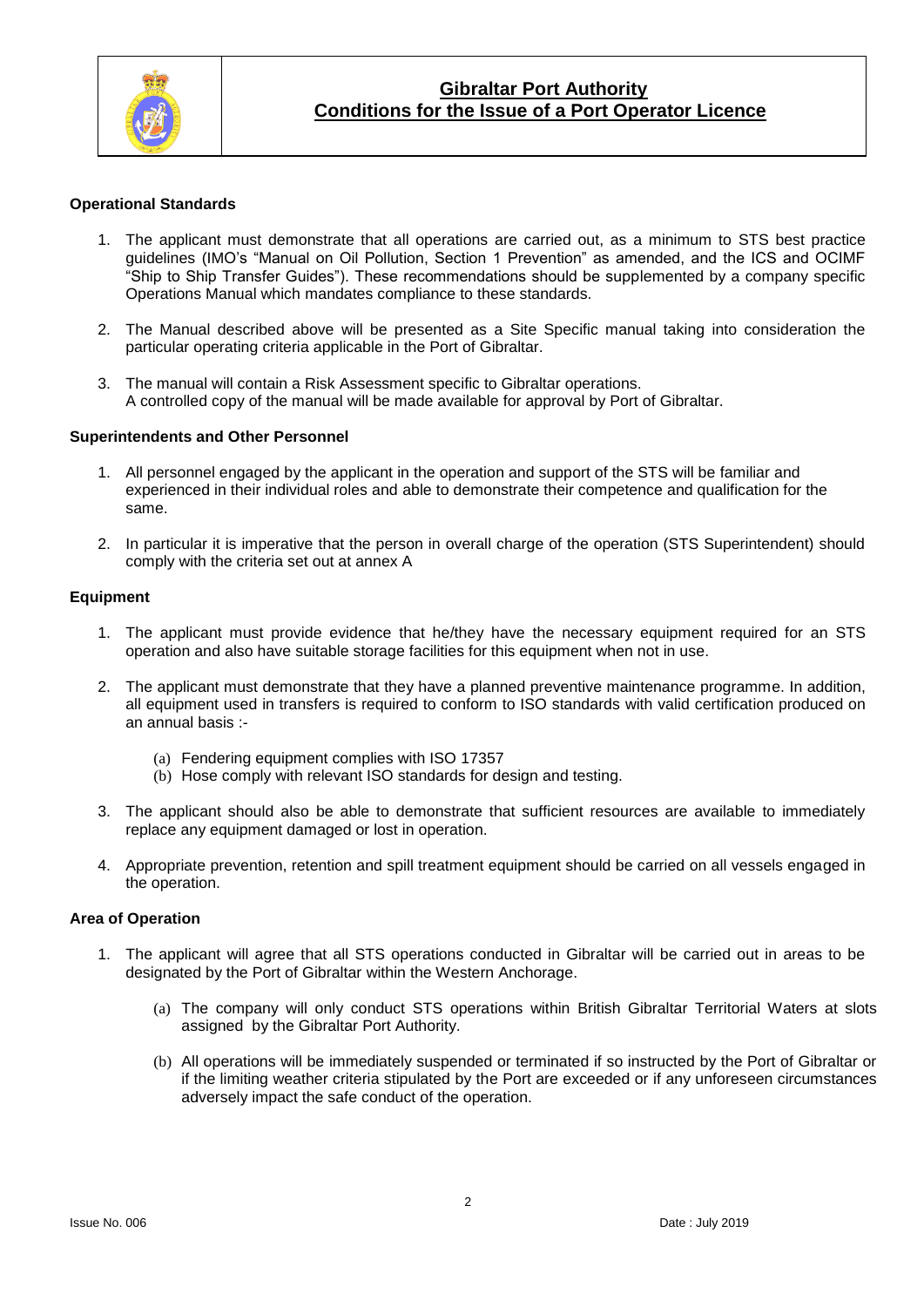

#### **General**

- a) If the Gibraltar Port Authority believes that any of the above conditions are not met to its satisfaction; it may suspend or withdraw a licence at any time.
- b) A Port Operator Licence holder must settle all port dues, levies and fees within 30 days of billing, and in default, the licence may be suspended or revoked.
- **c)** A Port Operator Licence is valid for twelve months and must be renewed annually. A condition for renewal is that the operator must continue to review and update procedures in accordance with best management practises and industry standards.
- d) The Gibraltar Port Authority reserves the right to amend the conditions for issue of a Port Operator Licence at any time.
- e) All commercial entities collaborating or working together under this licence will be named on the licence. Should any of the named entities cease to work together under the terms of this licence, such licence will become void and a fresh licence application will be required naming the new parties. No further operations by any former named entities will be authorised until such new application is considered and approved.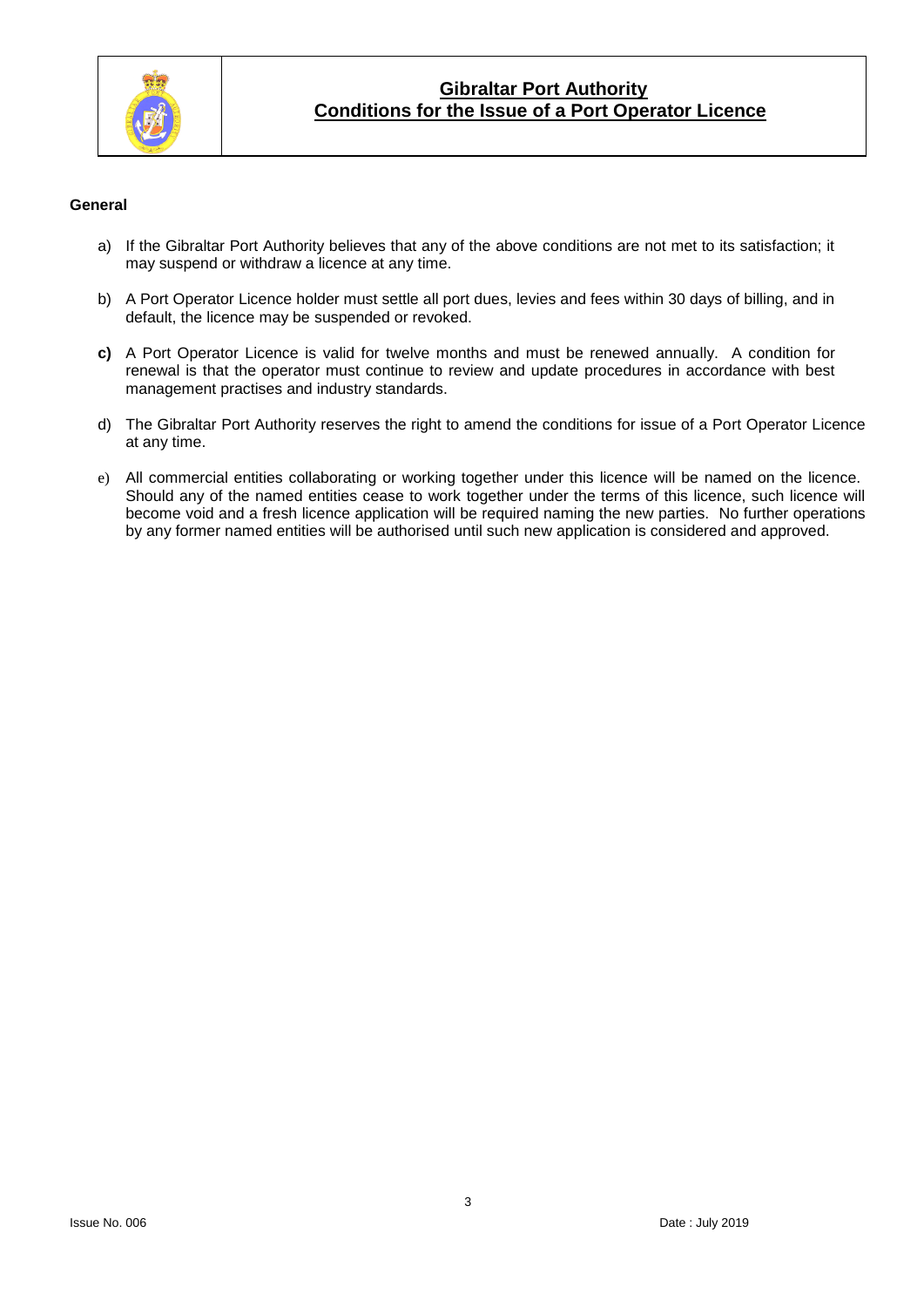

## **SHIP-TO-SHIP TRANSFER (STS) LICENCE**

### **ANNEX A**

#### **Requirements for STS Superintendent**

- Valid EU Certification to Master Mariner level with Certificate of "Specialised Petroleum Tanker Training" applicable to the cargo handled and satisfactory evidence of appropriate tanker experience
- Valid Medical Certification equivalent to the MCA ENG1 Standards
- Be able to demonstrate experience in a senior position as deck officer
- Proven ability in Ship Manoeuvring

The STS Superintendent will be licensed by the Gibraltar Port Authority.

To gain a license the STS Superintendent will be required to demonstrate a comprehensive knowledge of the following.

#### **Procedures and Standards**

- Familiarisation with company's policy and document control procedures
- Familiarisation with company's documented ISO approved Safety Management System
- Familiarisation with OCIMF recommendations for STS operations and fender / hose manufacturer's information

### **Evidence of STS Operations**

"Tripping record" illustrating training with the following operations to include:-

- 'At Anchor' operations (manoeuvring carried out by local pilots)
- 'At Anchor' operations where manoeuvring is carried out by STS Superintendent 'with'
- and 'without' tug assistance
- 'Underway' operations
- Attendance at an approved simulator course
- Letter of satisfactory operation by senior STS Superintendent

#### *The approval process will include consideration of factors such as vessel size, type and daytime / night time berthings.*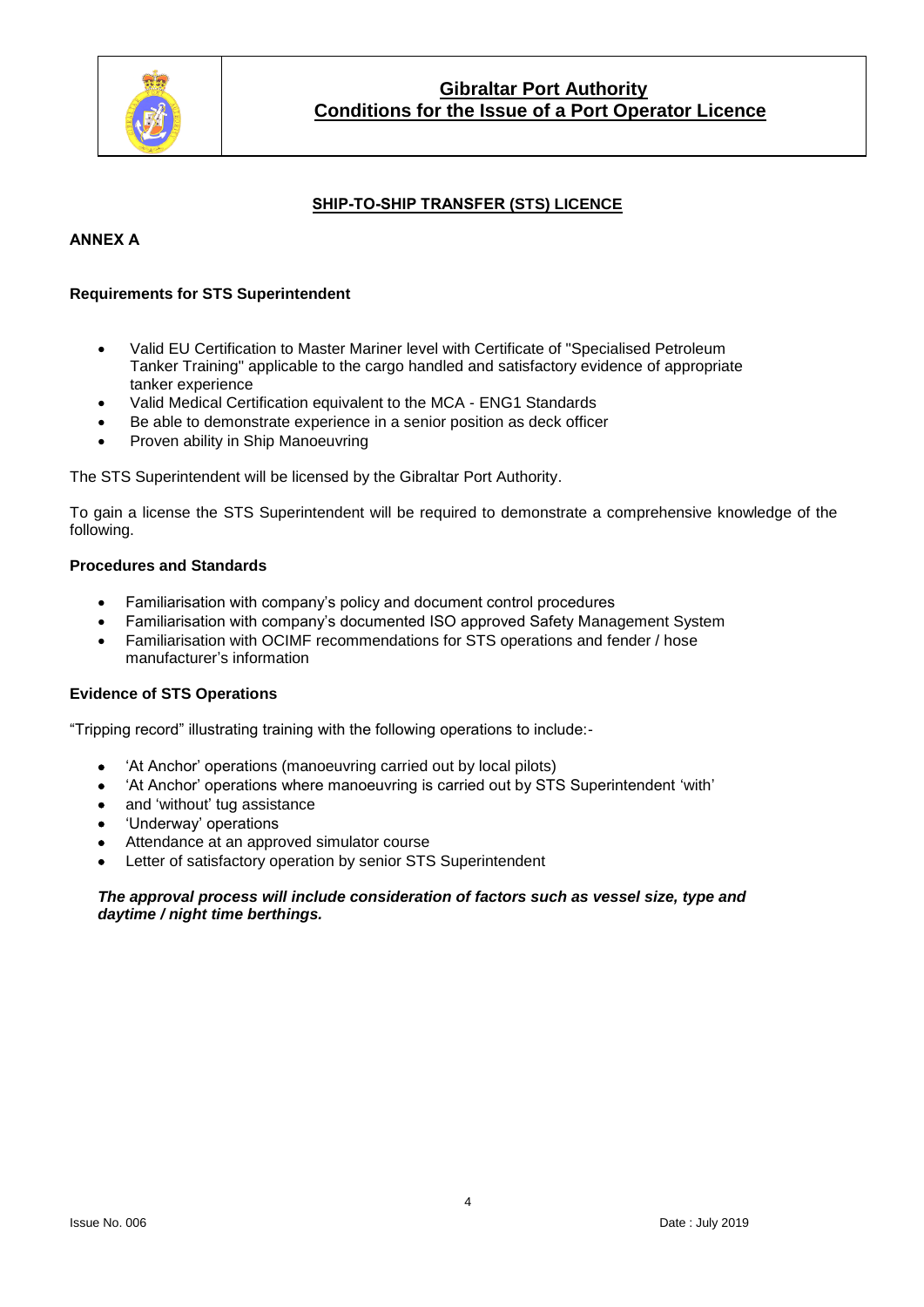

## **SHIP-TO-SHIP TRANSFER (STS) LICENCE**

### **ANNEX B**

### **For each STS Operation the following will be required:-**

- The approved STS plan for each vessel must be provided to the Gibraltar Port Authority at least 48 hours in advance of the intended operation.
- In addition to the STS plan, full details of the cargo to be transferred including its IMDG Code categorisation must also be provided at least 48 hours in advance. The Gibraltar Port Authority may refuse any STS operation it considers to be of an unacceptable risk.
- Identification of the Licensed STS Superintendent. There is a requirement to nominate the person in overall control of an STS operation who must be licensed.
- At least one person in the employ of the port operator (STS) must have undergone sufficient training in spillage / pollution response measures. Evidence of such training, must be provided to the satisfaction of the Captain of the Port.
- During a ship-to-ship transfer of persistant oils/black oils booms must be placed around both vessels in order that any spillage may be contained.
- Any spillage or pollution must immediately be notified to the Captain of the Port through Gibraltar Port Control and the ship must take its own action in accordance with SOPEP.
- Any accident resulting in loss of life or property or damage to the environment must be communicated to the Captain of the Port as well as the Maritime Administrator as soon as is practicable. A summary report on the incident must follow within 24 hours.
- The operator must abide by the Port Rules and the authority of the Captain of the Port.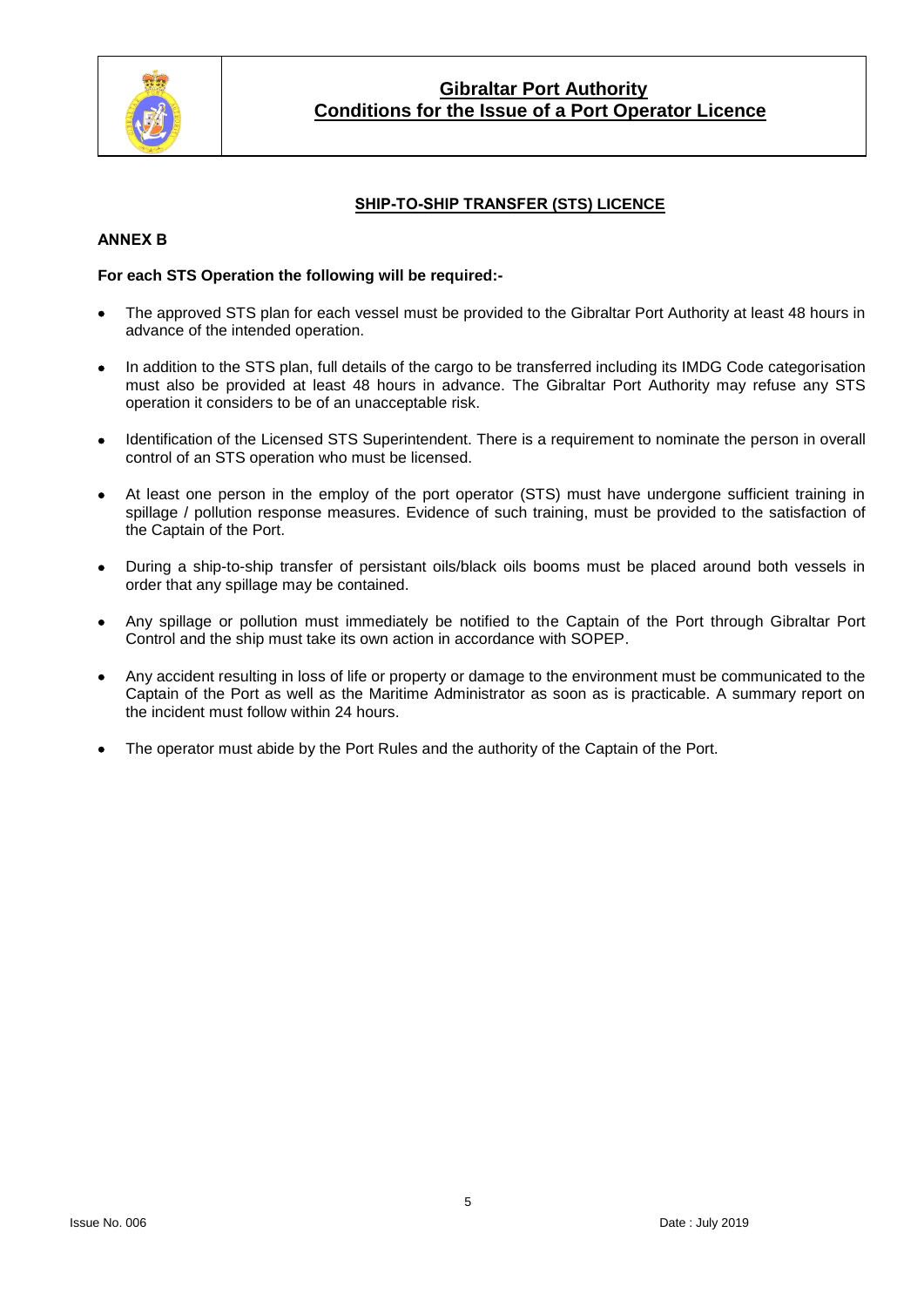

## **SHIP-TO-SHIP TRANSFER (STS) LICENCE**

## a) Charges for Port Operations:

| On first registration as a Port Operator, for an operator first registered after 3 May 2001 a $\mid$ £ 1,000<br>one off fee |        |
|-----------------------------------------------------------------------------------------------------------------------------|--------|
| An Annual Re- Registration fee as a Port Operator                                                                           | £ 100  |
| An Annual fee for a Ship Chandlery Licence                                                                                  | £1.000 |

(b) Fees for registration and re – registration of Port Workers:

| Worker<br>Annual<br>Registration<br>tor<br>Port<br>tee<br>Ωt          | - - |
|-----------------------------------------------------------------------|-----|
| . Worker<br>Registration<br>Port<br>Annuai<br>tor<br>tee<br>КA<br>∩t⊹ | -   |

(c) Fees for Certificates and licenses:

| Fees for the Issue or Renewal of a certificate of registration as a Port Operator | £5 |
|-----------------------------------------------------------------------------------|----|
| Fee for the Issue or Renewal of a certificate of registration as a Port Worker    | £5 |
| Fee for the Issue of a duplicate certificate                                      | £5 |
| Fee for the Endorsement of a certificate of registration                          | £5 |
| Fee for the Amendment of a certificate of registration                            | £5 |

(d) Fees for Inspection and Copies:

| Fee for Inspection of a licence                      | £ 10 |
|------------------------------------------------------|------|
| Fee for a certified copy of a licence or certificate | £5   |
| Fee for inspection of an application                 | £5   |
| Fee for a copy of an application                     | £5   |

The Captain of the Port of the Gibraltar Port Authority reserves the right to amend the conditions for issue of a Port Operator Licence at any time.